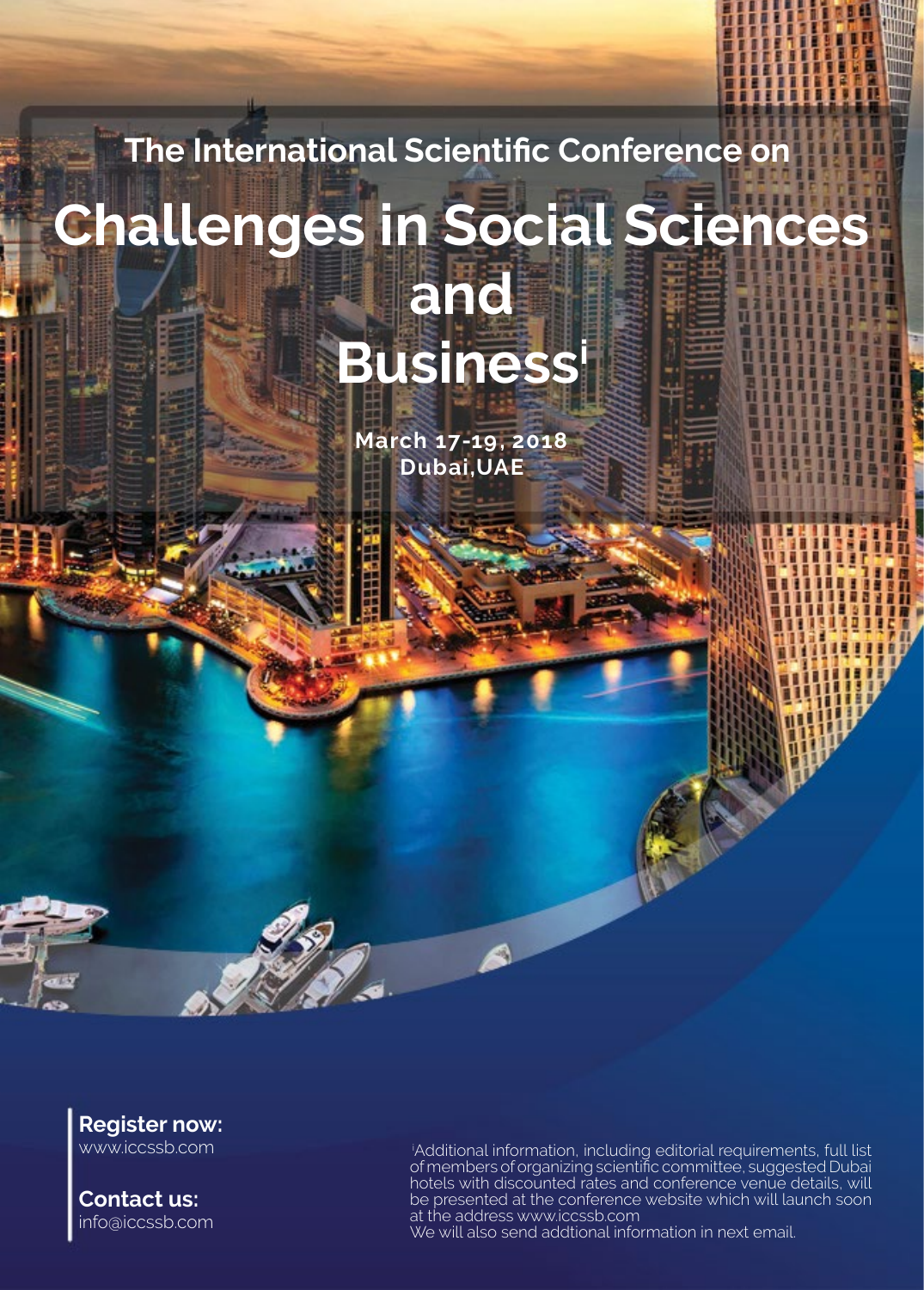## **Introduction**

**The International Scientific Conference on Challenges in Business and Social Sciences** is a platform between scholars from various countries to disseminate and discuss their **.research**

The multidisciplinary research All papers submitted to the is commonly seen in academia conference will go through as having the potential for reviewing process and, most innovative projects and when accepted, they will be cutting-edge research, we encourage from various business social disciplines to share for the publication in partnering their research and find new journals. partners with complementary .competences

As the venue of 2018 conference is Dubai, when "East meets West", we especially welcome scholars from Asia and Europe, but we are open to scholars from all countries and all kind of academic institutions.

so published in peer reviewed researchers conference proceedings and and best papers will be selected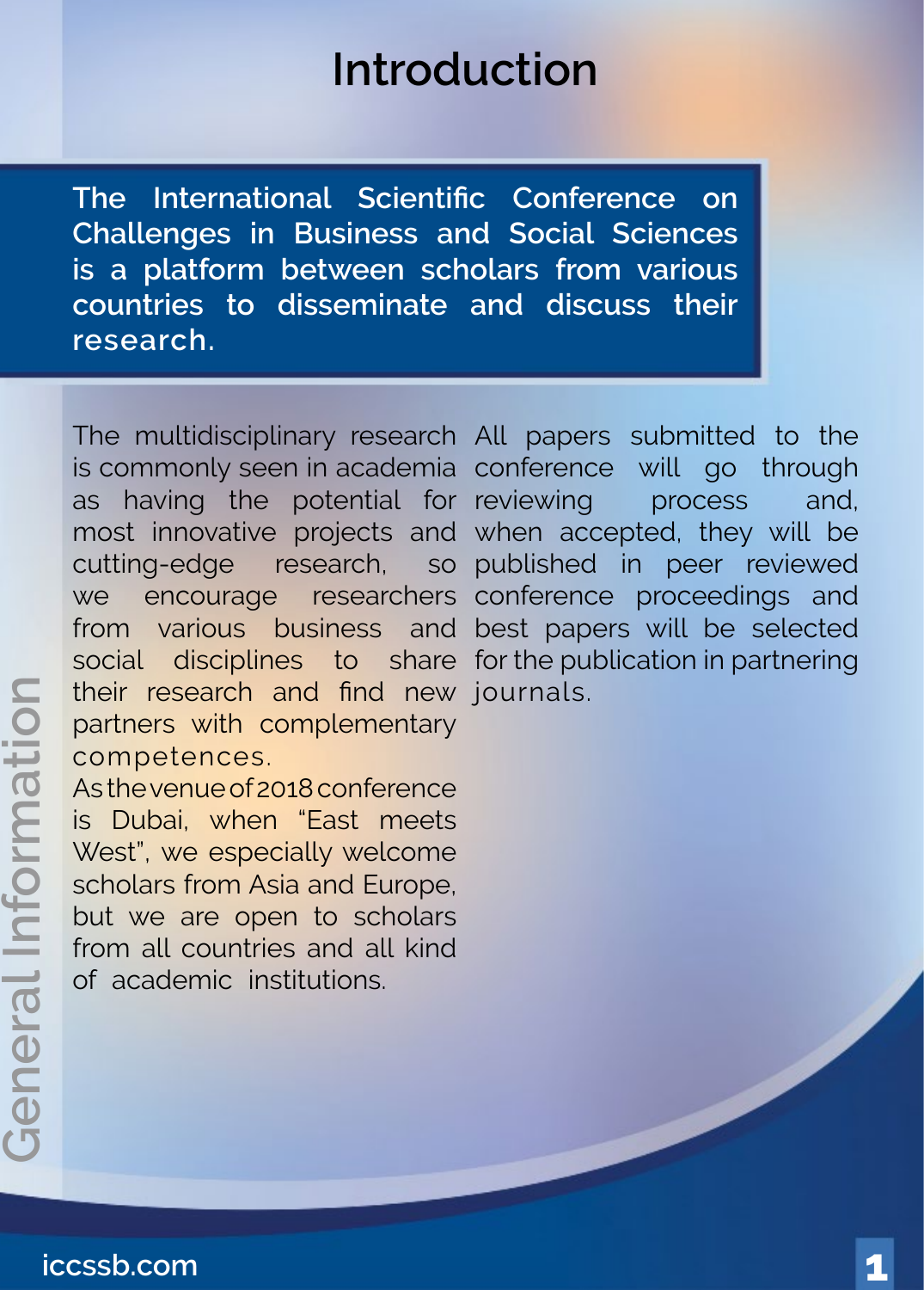## Conference scope<sup>\*</sup>

The conference is open to research originating from various disciplines, : including

# 01  $\gamma$ 03

#### **& Business Economics**

Management Marketing Consumer Behaviour **Microeconomics Macroeconomics** International Economics

#### **Psychology**

Social Psychology Clinical psychology Consumer Psychology **Organizational** psychology **Health Psychology** 

#### **Sociology**

Applied sociology Sociological theory Area Sociological Studies Cultural studies

\*While submitting the full-length manuscript or the structured abstract, the author will need to choose the appropriate scientific track, which their work belongs to.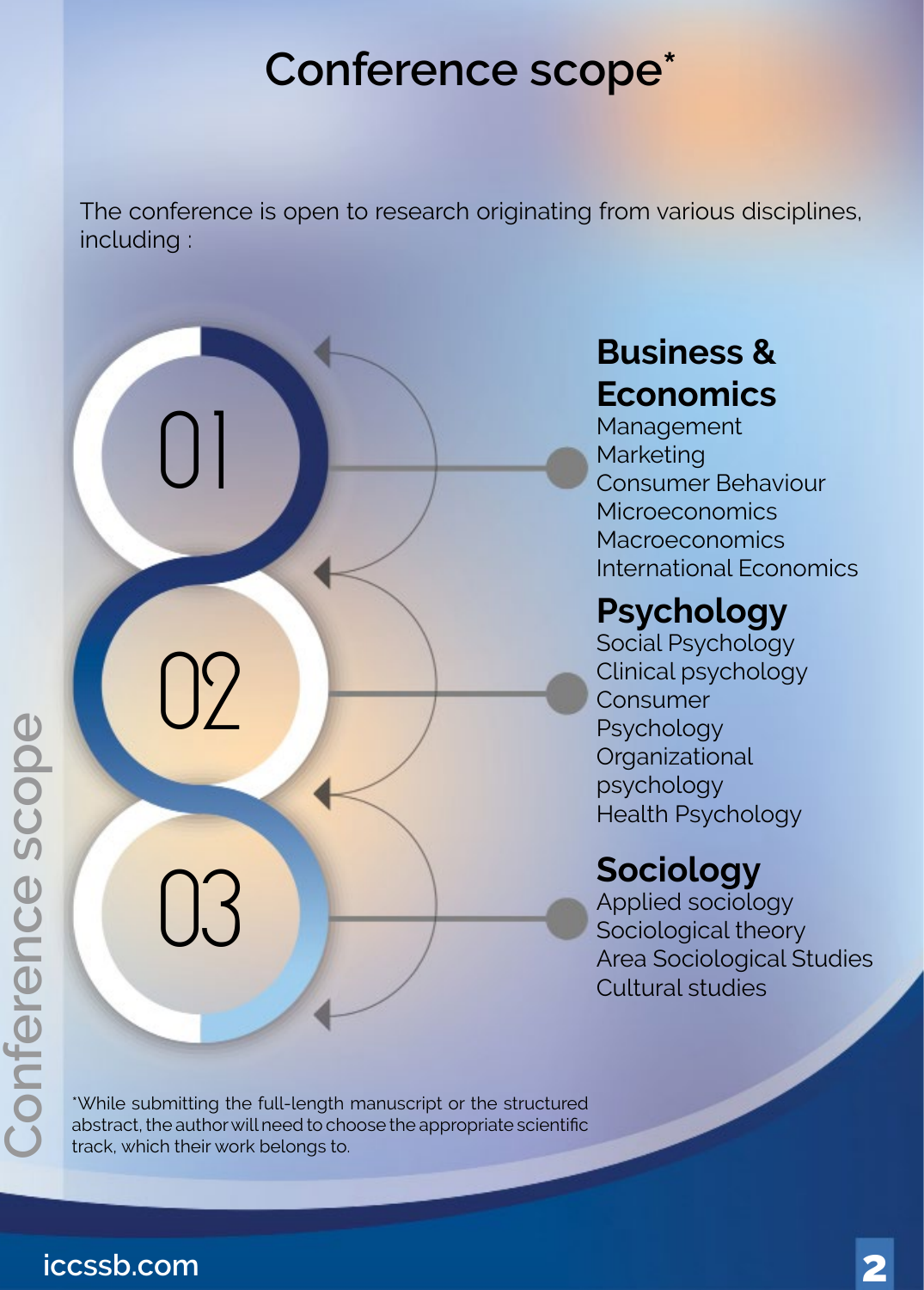

## **DUBAI**

English language is widely used in the city, including public transport, stores and hotels. The traditional Muslim dress code is not obligatory in Dubai and vast majority of men and women follow rather western style. March is an excellent time to visit the Gulf. The details of the conference venue will be displayed at the conference website soon.

The participants may choose either to book accommodation in the official conference hotel or select one of neighbouring hotels offering competitive prices. The list of hotels offering discounts for participants will be announced at the website.

The conference will be organized in the quality hotel in Dubai, United Arab Emirates, which is one of the biggest cities in the Gulf, progressive and top tourist destination nowadays.

Dubai has become a world-class destination to enjoy fun-filled activities with friends and loved ones due to the modern infrastructure and state-<br>of-the-art facilities that have been introduced in the recent times.

The vast majority of people living in the city are expatriates, so foreigners rarely feel like strangers in this very multi-culti area.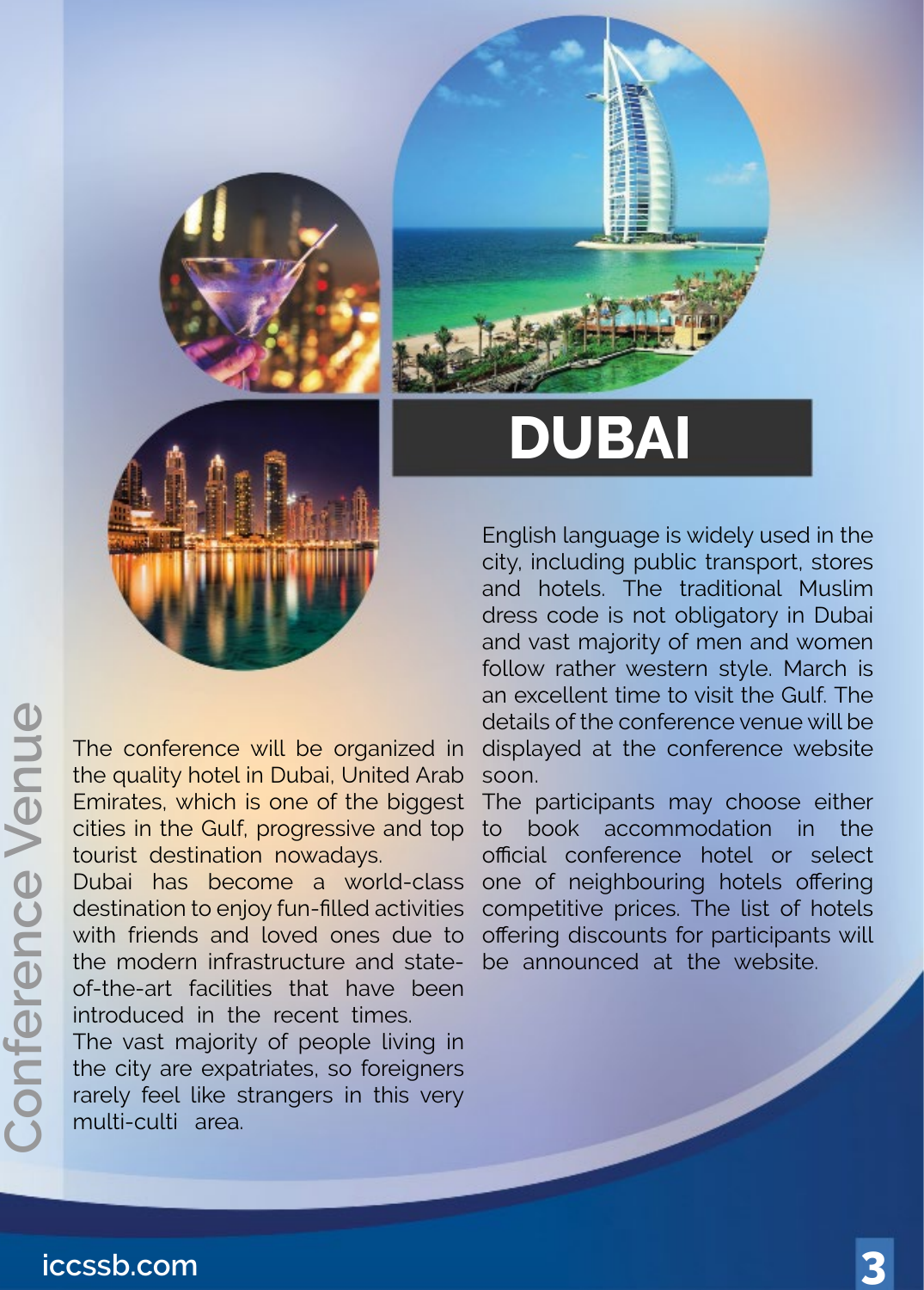## **Conference Venue**



**The International Scientific Conference on Challenges in Social Sciences** And Business will be held at the Radisson Blu Hotel, Dubai Deira Creek, Situated at a fantastic location, in the heart of Dubai's business, shopping and cultural hubs, the Radisson Blu Hotel, Dubai Deira Creek is placed at a focal point between the city's bustling business district, historical landmarks, traditional souks and modern high-end shopping.



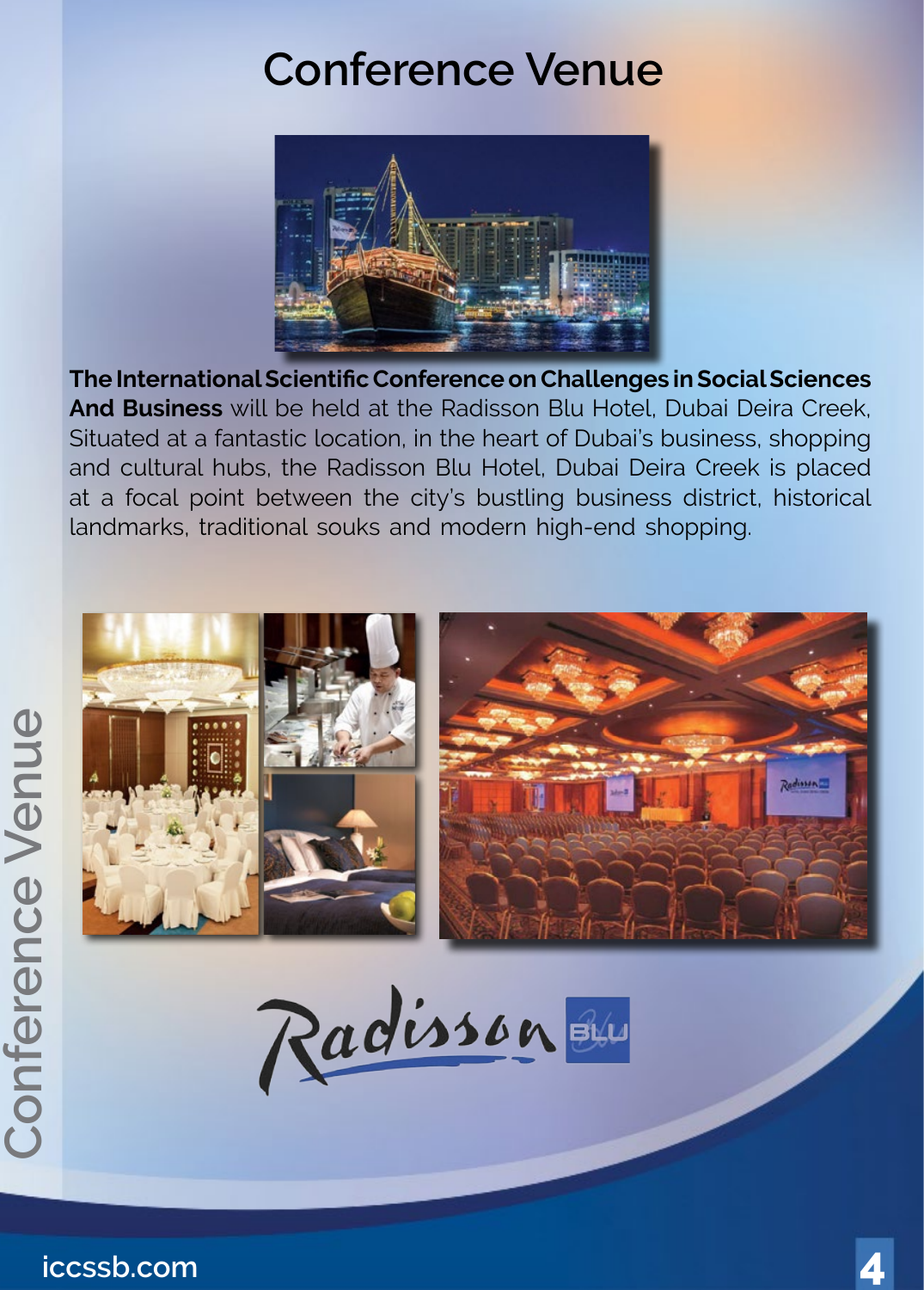## **Conference Venue**

## Arrival



From Dubai International Airport: The hotel is located only 7 kilometres from Dubai International Airport, which is 15 minute drive. Upon exiting the airport, stay on the main airport road towards Deira. At the clock tower roundabout, proceed straight on Maktoum Road. The hotel is slightly towards the left side.

From Union Metro Station: The hotel from the Union Metro Station stop, or about a four-minute walk. After exiting the metro station, guests should cross Maktoum Road, which is situated slightly to the left.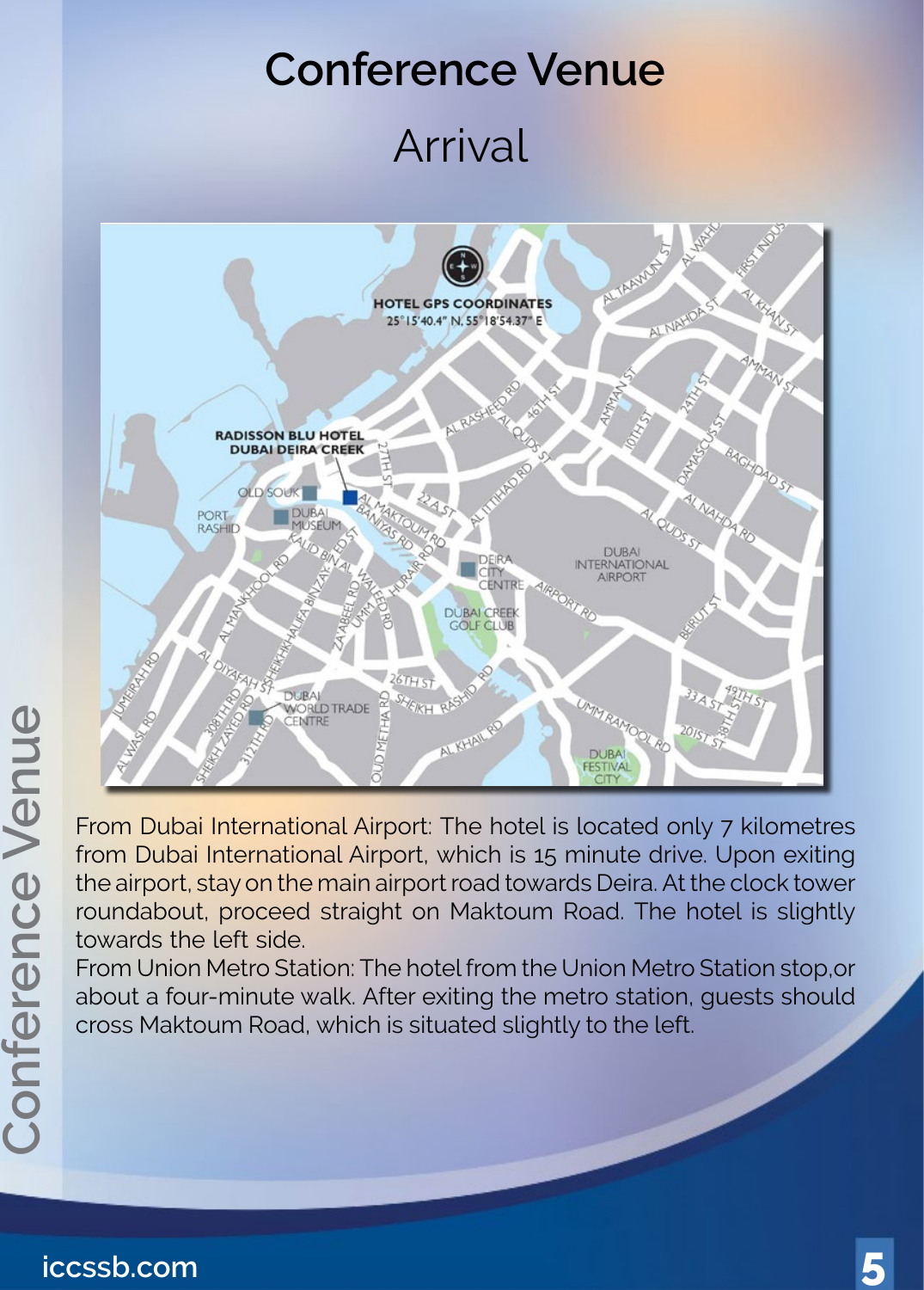## **The important dates**



- The participant chooses either to publish a full length manuscript, an abstract, or a structured abstract.

- We plan to deliver conference proceedings at the time of the conference in 2018, however best papers will be published after the conference in partnering journals on the basis of the journal-related review and revision process.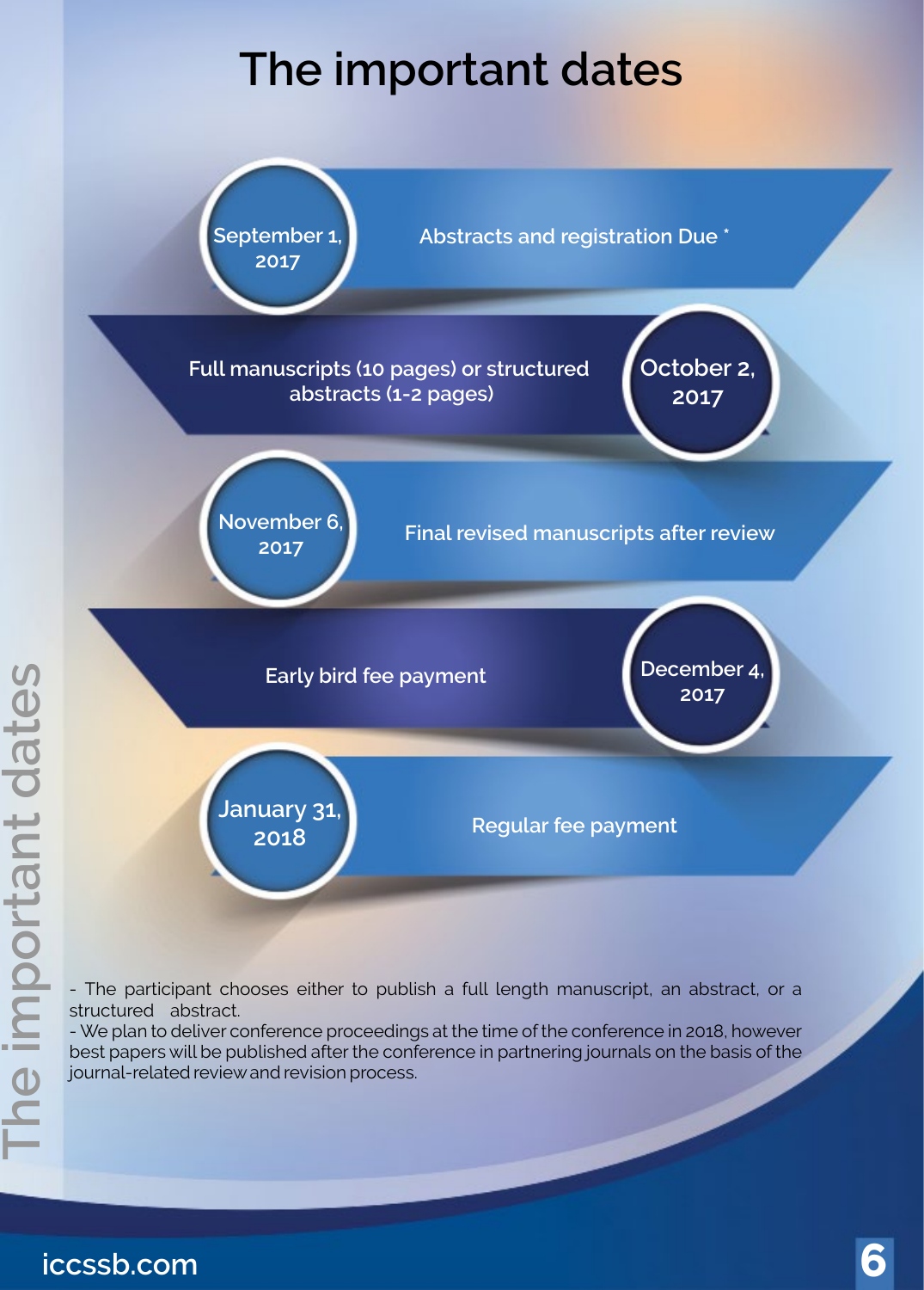## The conference fee<sup>\*</sup>



\* Conference fee covers conference materials, coffee breaks and publication costs, either in conference proceedings or partnering journals dependently on the reviews. The conference fee does not include hotel and transportation. <sup>\*\*</sup>Booking submitted and full payment received by 16:00 GMT 4<sup>th</sup> December 2017

 $\cdots$ Booking submitted and full payment received after  $4^{\text{th}}$  December 2017 and Before 31st January 2018.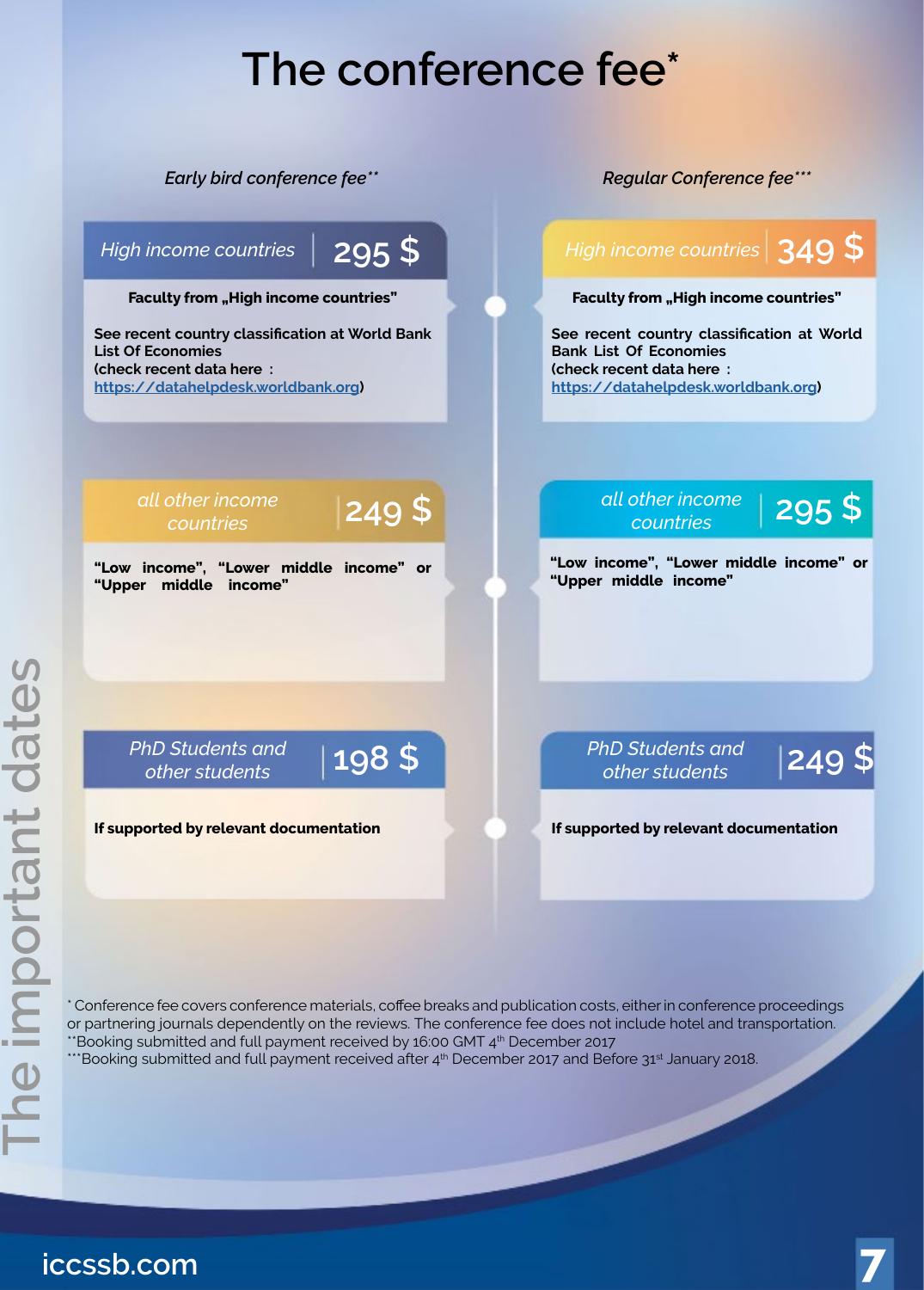## The conference fee

#### Complementary descriptions

| <b>Additional papers</b>                                                      | Publication of each additional paper requires<br>a 80\$ publication fee.<br>(If the registrant is author of additional<br>paper(s))                        |
|-------------------------------------------------------------------------------|------------------------------------------------------------------------------------------------------------------------------------------------------------|
| <b>Special discount</b><br>rate for co-authors<br>attending the<br>conference | 180 \$ (if first author pays a conference fee)                                                                                                             |
| Accompanying<br>person(s)<br>and<br><b>Attending Without</b><br>paper         | 150\$<br>Please be informed that the accompanying<br>person can NOT be a co-author. (ONLY<br>includes lunches, coffee breaks and<br>attendace certificate) |
| <b>Publication in</b><br>proceedings without<br>attending the<br>conference   | 150 \$ (if paper is accepted in review process)                                                                                                            |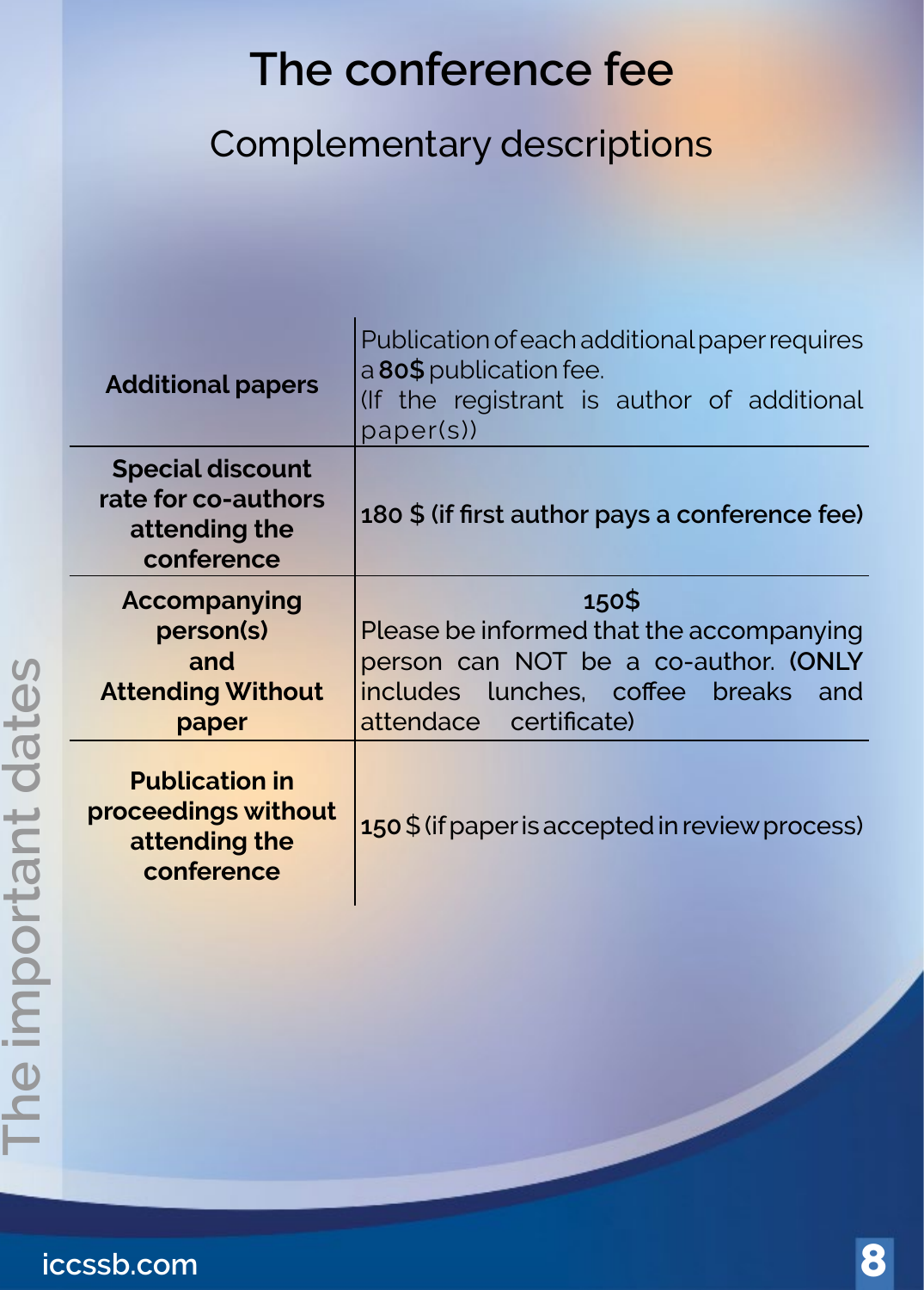## **Scientific Committee\***

- Prof. Maciej Mitrega (Head of Committee), University of Economics in Katowice

- Prof. Robert Tomanek, University of Economics in Katowice
- Prof. Jerzy Gołuchowski, University of Economics in Katowice
- Prof. Andrzej Ryk, Pedagogical University of Cracow
- Prof. Artur Świerczek, University of Economics in Katowice
- Prof. Ewa Ziemba, University of Economics in Katowice
- Prof. Tomasz Nawrocki, University of Silesia in Katowice
- Prof. Robert Pyka, University of Silesia in Katowice
- Prof. Małgorzata Suchacka, University of Silesia in Katowice
- Prof. Grażyna Trzpiot, University of Economics in Katowice
- Prof. Tomasz Wachowicz, Department of Operations Research, University of Economics in Katowice
- Dr. Yacob Norouzi, Associate Professor, Qom University
- Dr. Negar Armaghan, Iranian Research Organization for Science and Technology (IROST)
- Dr. Naser Nasiri, Allame Khoei institute of higher education
- Dr. Aleksandra Sarna, Pedagogical University of Cracow
- Dr. Karolina Wojtasik, University of Silesia in Katowice
- Dr. Justyna Kijonka, University of Silesia in Katowice
- Dr. Anna L. Wieczorek, University of Bielsko-Biala
- Doc. Dr. Gregor Pfajfar, University of Ljubljana
- Dr. Olgierd Witczak, University of Economics in Katowice

<sup>\*</sup>**Full list of scientific committee will be presented in august 2017**